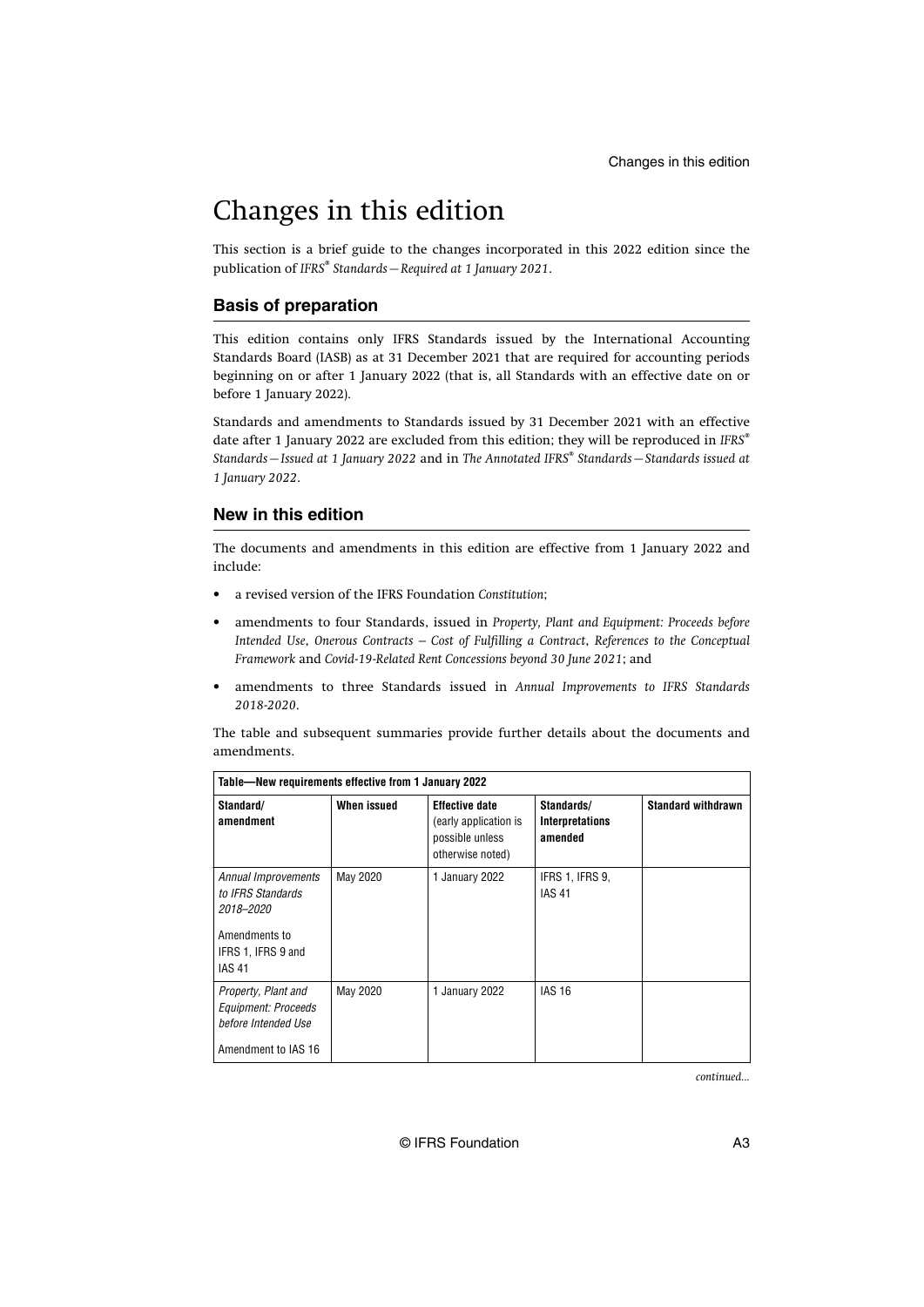*...continued*

| Table-New requirements effective from 1 January 2022                                    |             |                                                                                       |                                                 |                           |
|-----------------------------------------------------------------------------------------|-------------|---------------------------------------------------------------------------------------|-------------------------------------------------|---------------------------|
| Standard/<br>amendment                                                                  | When issued | <b>Effective date</b><br>(early application is<br>possible unless<br>otherwise noted) | Standards/<br><b>Interpretations</b><br>amended | <b>Standard withdrawn</b> |
| Onerous Contracts-<br>Cost of Fulfilling a<br>Contract<br>Amendments to IAS 37          | May 2020    | 1 January 2022                                                                        | <b>IAS 37</b>                                   |                           |
| Reference to the<br>Conceptual Framework<br>Amendments to IFRS 3                        | May 2020    | 1 January 2022                                                                        | IFRS 3                                          |                           |
| Covid-19-Related Rent<br>Concessions beyond<br>30 June 2021<br>Amendments to<br>IFRS 16 | March 2021  | 1 January 2022                                                                        | IFRS 16                                         |                           |

The Glossary has been revised. Minor editorial corrections to Standards (including necessary updating) have also been made; a list of all such corrections is available at [www.ifrs.org/issued-standards/editorial-corrections/](http://www.ifrs.org/issued-standards/editorial-corrections/).

New and revised Standards, IFRIC Interpretations and Practice Statements are available to IFRS Digital subscribers at [www.ifrs.org.](http://www.ifrs.org)

This section summarises changes and amendments in this edition.

# **IFRS Foundation Constitution**

To create the necessary institutional arrangements to establish the International Sustainability Standards Board (ISSB), the IFRS Foundation Trustees revised the IFRS Foundation *Constitution* in October 2021.

#### **Amendments to Standards**

# **Annual Improvements to IFRS Standards 2018-2020**

*Annual Improvements to IFRS Standards 2018-2020* contains these amendments.

| <b>Standard</b>                                                                     | <b>Subject of amendment</b>                                                  |
|-------------------------------------------------------------------------------------|------------------------------------------------------------------------------|
| IFRS 1 First-time Adoption of International<br><b>Financial Reporting Standards</b> | Subsidiary as a First-time Adopter                                           |
| <b>IFRS 9 Financial Instruments</b>                                                 | Fees in the '10 per cent' Test for Derecognition<br>of Financial Liabilities |
| IAS 41 Agriculture                                                                  | Taxation in Fair Value Measurements                                          |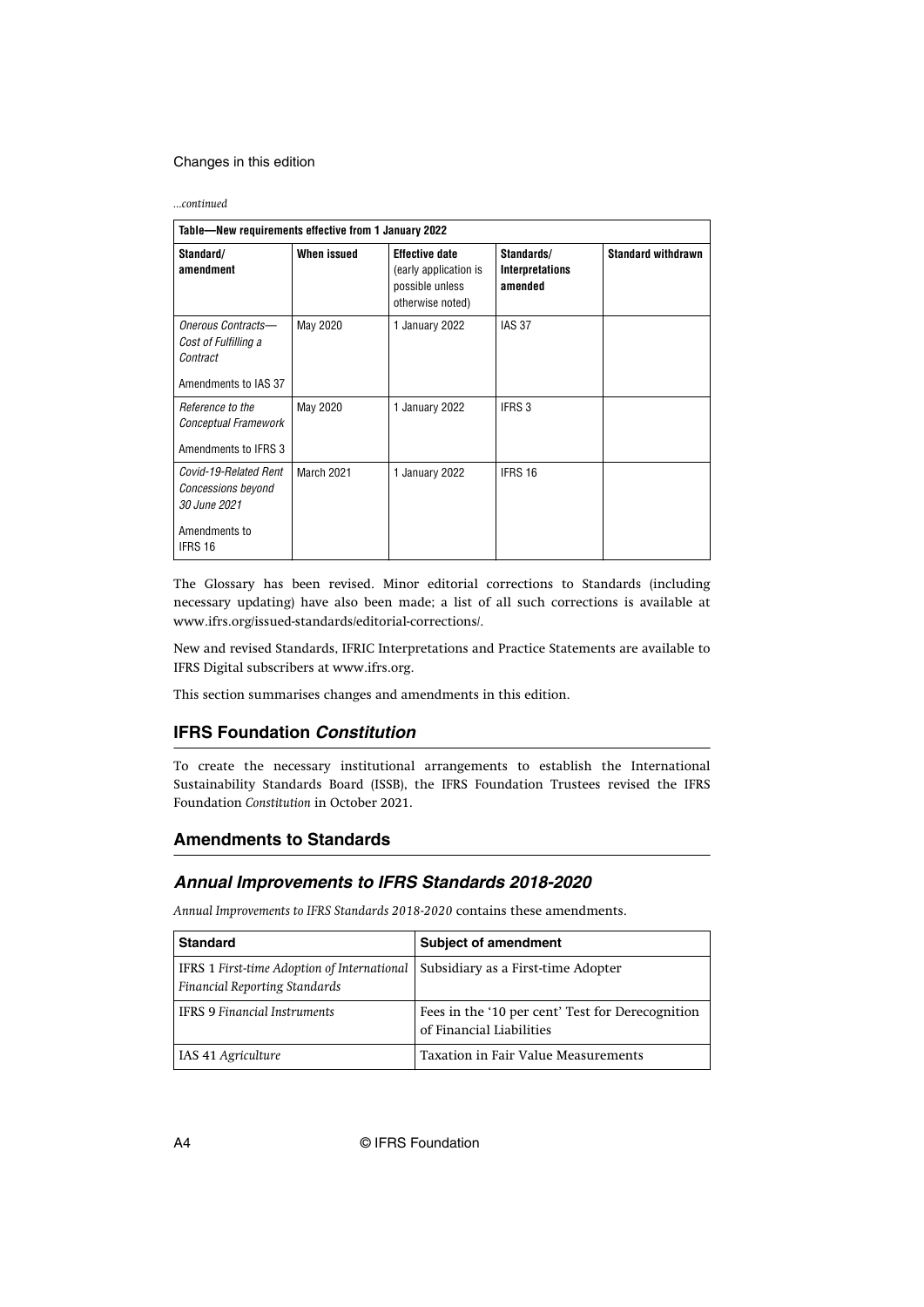# **Property, Plant and Equipment: Proceeds before Intended Use**

*Property, Plant and Equipment: Proceeds before Intended Use* amends IAS 16 *Property, Plant and Equipment*. The amendments prohibit an entity from deducting from the cost of property, plant and equipment amounts received from selling items produced while the entity is preparing the asset for its intended use. Instead, an entity will recognise such sales proceeds and related cost in profit or loss.

# **Onerous Contracts—Cost of Fulfilling a Contract**

*Onerous Contracts—Cost of Fulfilling a Contract* amends IAS 37 *Provisions, Contingent Liabilities and Contingent Assets*. The amendments clarify that for the purpose of assessing whether a contract is onerous, the cost of fulfilling the contract includes both the incremental costs of fulfilling that contract and an allocation of other costs that relate directly to fulfilling contracts.

# **Reference to the Conceptual Framework**

*Reference to the Conceptual Framework* updates a reference to the *Conceptual Framework* in IFRS 3 *Business Combinations* and makes further amendments to IFRS 3 to prevent unintended consequences of updating the reference.

# **Covid-19-Related Rent Concessions beyond 30 June 2021**

*Covid-19-Related Rent Concessions beyond 30 June 2021* amended IFRS 16 to extend by one year the application period of the practical expedient in paragraph 46A to help lessees accounting for Covid-19-related rent concessions.

# **Disclosure of the possible effect of issued Standards that are not yet required**

This edition does not include Standards that have an effective date later than 1 January 2022.

These Standards are relevant, however, even if an entity does not intend to adopt a requirement early. Paragraph 30 of IAS 8 *Accounting Policies, Changes in Accounting Estimates and Errors* requires an entity to disclose 'information relevant to assessing the possible impact that application of the new IFRS [Standard] will have on the entity's financial statements in the period of initial application'.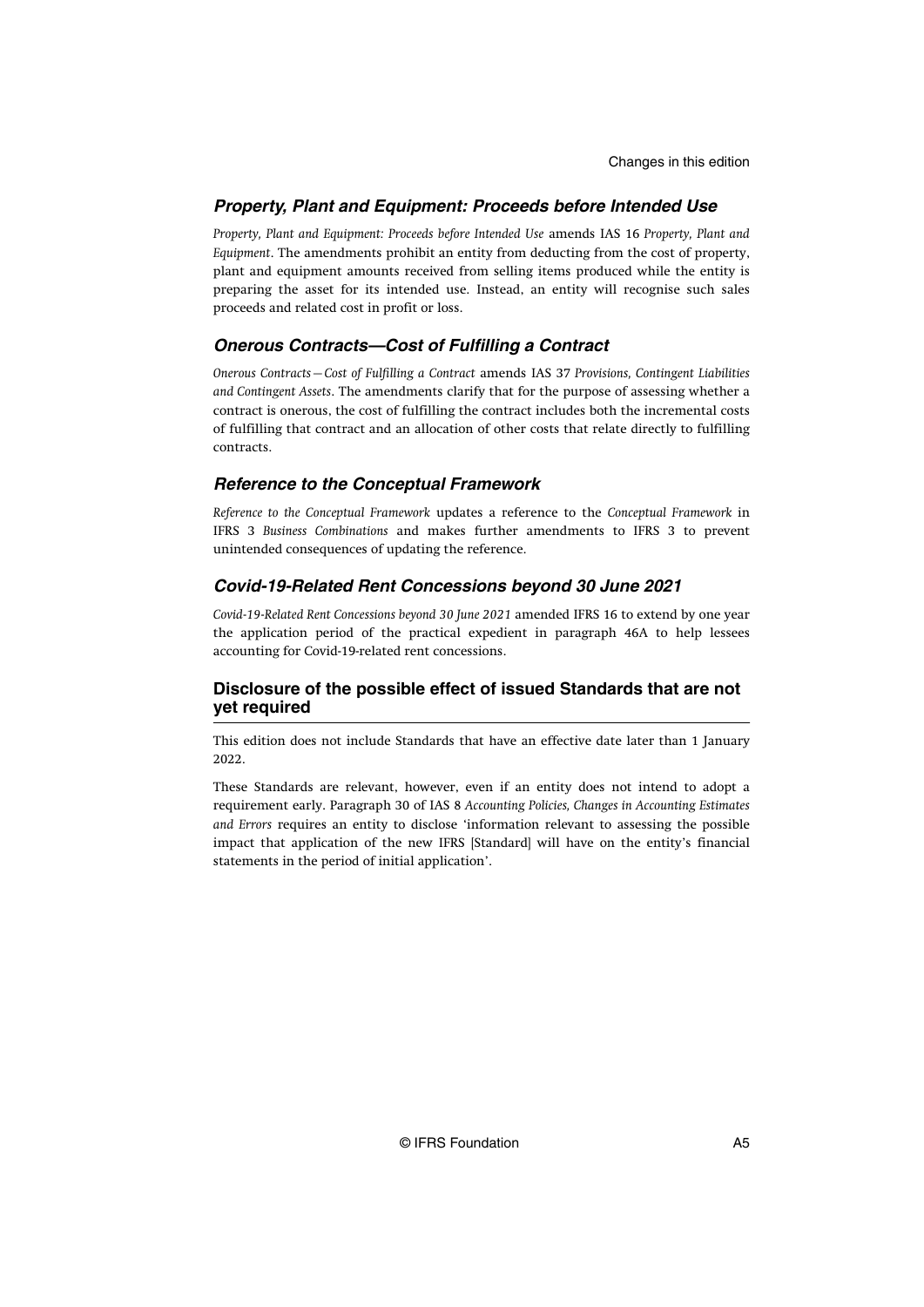The table shows amendments and Standards that have an effective date after 1 January 2022.

| Table-Standards and amendments issued, but not effective, as at 1 January 2022                                    |                  |                                                                                       |                                                                                                                                                                                                                                        |                           |
|-------------------------------------------------------------------------------------------------------------------|------------------|---------------------------------------------------------------------------------------|----------------------------------------------------------------------------------------------------------------------------------------------------------------------------------------------------------------------------------------|---------------------------|
| Standard/<br>amendment                                                                                            | When issued      | <b>Effective date</b><br>(early application is<br>possible unless<br>otherwise noted) | Standards/<br><b>Interpretations</b><br>amended                                                                                                                                                                                        | <b>Standard withdrawn</b> |
| Sale or Contribution of<br>Assets                                                                                 | September 2014   | Postponed<br>indefinitely                                                             | <b>IFRS 10; IAS 28</b>                                                                                                                                                                                                                 |                           |
| Amendments to<br>IFRS 10 and IAS 28                                                                               |                  |                                                                                       |                                                                                                                                                                                                                                        |                           |
| <b>IFRS 17 Insurance</b><br>Contracts <sup>(a)</sup>                                                              | May 2017         | 1 January 2023                                                                        | IFRS 1, IFRS 3,<br>IFRS 3 (as amended<br>by IFRS 16), IFRS 5,<br>IFRS 7, IFRS 7 (as<br>amended by<br>IFRS 16), IFRS 9,<br>IFRS 15; IAS 1,<br>IAS 7, IAS 16,<br>IAS 19, IAS 28,<br>IAS 32, IAS 36,<br>IAS 37, IAS 38,<br>IAS 40; SIC 27 | IFRS 4                    |
| Classification of<br>Liabilities as Current or<br>Non-current <sup>(b)</sup><br>Amendments to IAS 1               | January 2020     | 1 January 2023                                                                        | IAS <sub>1</sub>                                                                                                                                                                                                                       |                           |
| Amendments to<br><b>IFRS 17</b>                                                                                   | <b>June 2020</b> | 1 January 2023                                                                        | IFRS 3, IFRS 7,<br>IFRS 9, IFRS 17:<br>IAS 1, IAS 32,<br>IAS 36, IAS 38                                                                                                                                                                |                           |
| Classification of<br>Liabilities as Current or<br>Non-current-Deferral<br>of Effective Date<br>Amendment to IAS 1 | <b>July 2020</b> | 1 January 2023                                                                        | IAS <sub>1</sub>                                                                                                                                                                                                                       |                           |
| Disclosure of<br><b>Accounting Policies</b><br>Amendments to IAS 1<br>and IFRS Practice<br>Statement 2            | February 2021    | 1 January 2023                                                                        | IAS <sub>1</sub>                                                                                                                                                                                                                       |                           |
| Definition of<br><b>Accounting Estimates</b><br>Amendments to IAS 8                                               | February 2021    | 1 January 2023                                                                        | IAS <sub>8</sub>                                                                                                                                                                                                                       |                           |

*continued...*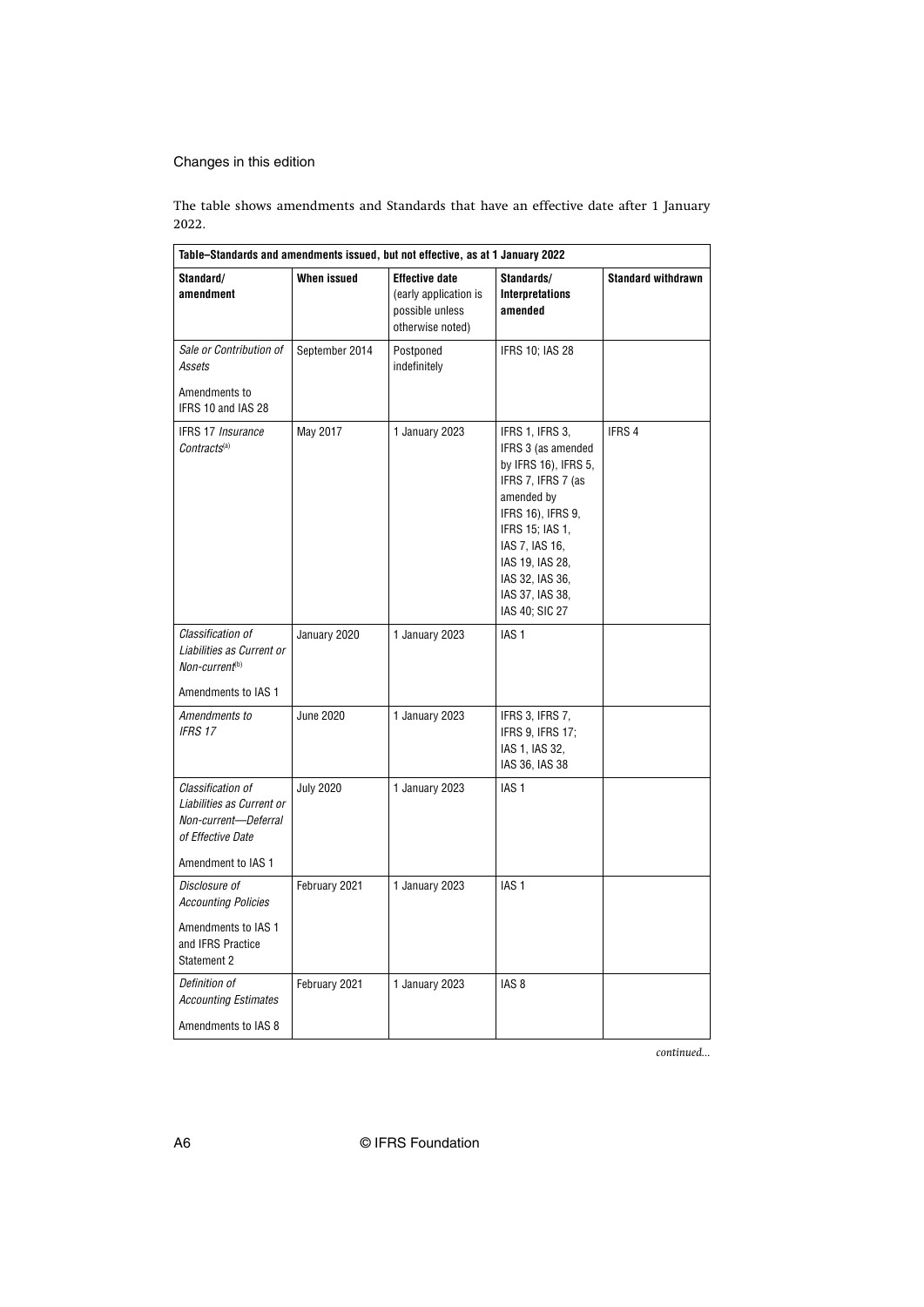| Table–Standards and amendments issued, but not effective, as at 1 January 2022                                                                            |             |                                                                                       |                                                 |                           |
|-----------------------------------------------------------------------------------------------------------------------------------------------------------|-------------|---------------------------------------------------------------------------------------|-------------------------------------------------|---------------------------|
| Standard/<br>amendment                                                                                                                                    | When issued | <b>Effective date</b><br>(early application is<br>possible unless<br>otherwise noted) | Standards/<br><b>Interpretations</b><br>amended | <b>Standard withdrawn</b> |
| Deferred Tax relating to<br>Assets and Liabilities<br>arising from a Single<br>Transaction<br>Amendments to IAS 12                                        | May 2021    | 1 January 2023                                                                        | <b>IAS 12, IFRS 1</b>                           |                           |
| Amendments to this Standard were issued in June 2020.<br>(a)<br>In July 2020, the effective date of this amendment was deferred to 1 January 2023.<br>(b) |             |                                                                                       |                                                 |                           |

This section summarises changes to be introduced by the documents listed in the table 'Standards issued, but not effective, as at 1 January 2022'.

#### **Sale or Contribution of Assets between an Investor and its Associate or Joint Venture**

Sale or Contribution of Assets between an Investor and its Associate or Joint Venture, which amends IFRS 10 and IAS 28, was issued in September 2014. The amendments address the conflict between the requirements in IFRS 10 *Consolidated Financial Statements* and IAS 28 *Investments in Associates and Joint Ventures* when accounting for the sale or contribution of a subsidiary to a joint venture or associate (resulting in the loss of control of the subsidiary). In December 2015 the IASB deferred the effective date of this amendment indefinitely.

#### **IFRS 17 Insurance Contracts and Amendments to IFRS 17**

IFRS 17 *Insurance Contracts* applies to: insurance contracts, including reinsurance contracts, issued by an entity with specified exceptions; reinsurance contracts held by an entity; and investment contracts with discretionary participation features issued by an entity that issues insurance contracts. An insurance contract is defined as 'a contract under which one party (the issuer) accepts significant insurance risk from another party (the policyholder) by agreeing to compensate the policyholder if a specified uncertain future event (the insured event) adversely affects the policyholder'.

In the statement of financial position, an entity is required to measure profitable insurance contracts at the risk-adjusted present value of the future cash flows plus unearned profit for services to be provided under the contract.

IFRS 17 requires an entity to recognise profit from a group of insurance contracts over the period the entity provides services, and as the entity is released from risk. If a group of contracts is or becomes loss-making, the entity is required to recognise the loss immediately.

The Standard also requires insurance revenue, insurance service expenses, and insurance finance income or expenses to be presented separately.